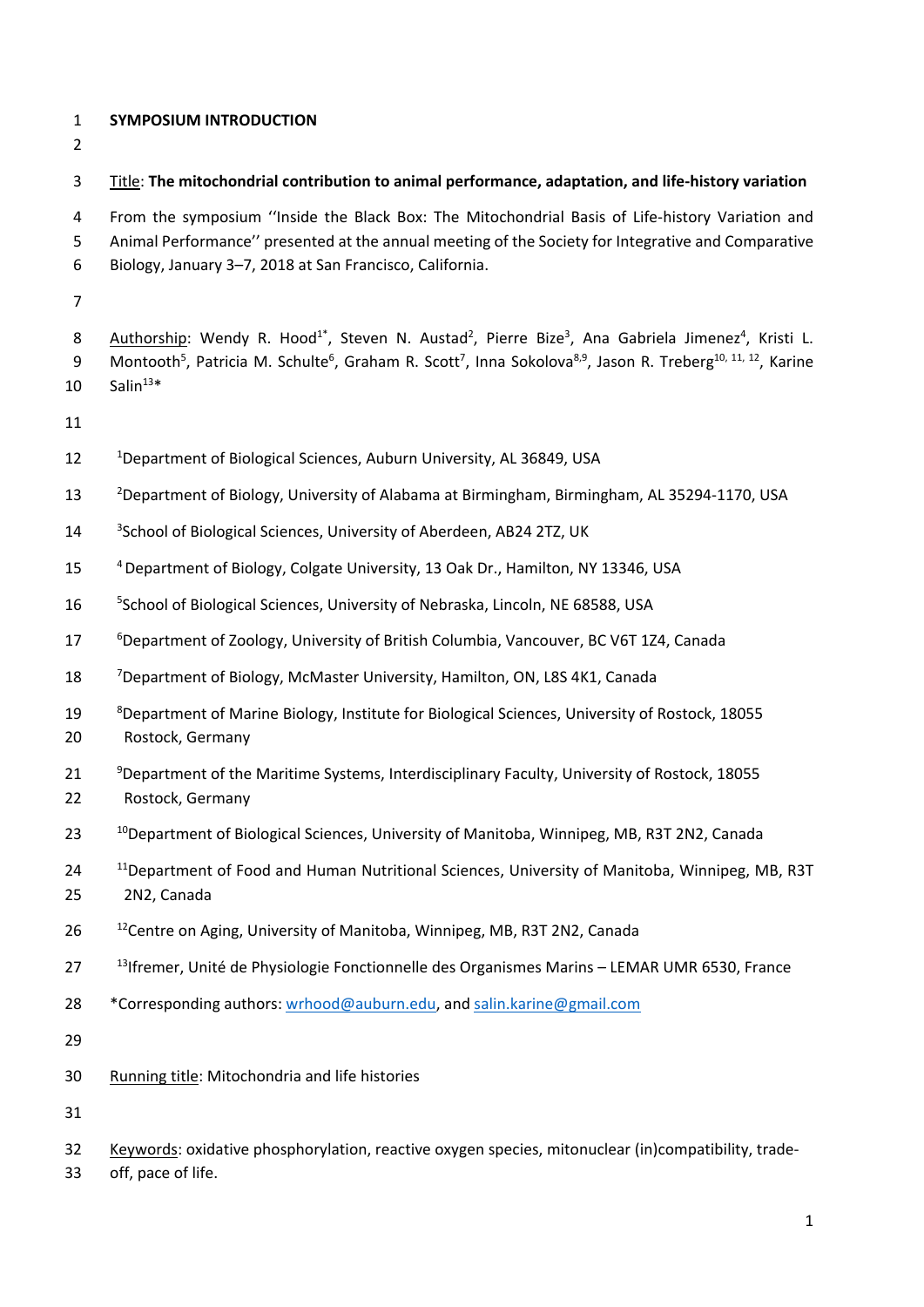#### **Abstract**:

 Animals display tremendous variation in their rates of growth, reproductive output, and longevity. While the physiological and molecular mechanisms that underlie this variation remain poorly understood, the performance of the mitochondrion has emerged as a key player. Mitochondria not only impact the performance of eukaryotes via their capacity to produce ATP, but they also play a role in producing heat and reactive oxygen species and function as a major signalling hub for the cell. The papers included in this special issue emerged from a symposium titled "Inside the Black Box: The 41 Mitochondrial Basis of Life-history Variation and Animal Performance". Based on studies of diverse animal taxa, three distinct themes emerged from these papers. 1) When linking mitochondrial function to components of fitness, it is crucial that mitochondrial assays are performed in conditions as close as the intracellular conditions experienced by the mitochondria *in vivo*. 2) Functional plasticity allows mitochondria to retain their performance, as well as that of their host, over a range of exogenous conditions, and selection on mitochondrial and nuclear‐derived proteins can optimize the match between the environment and the bioenergetic capacity of the mitochondrion. Finally, 3) studies of wild and wild‐derived animals suggest that mitochondria play a central role in animal performance and life history strategy. Taken as a whole, we hope that these papers will foster discussion and inspire new hypotheses and innovations that will further our understanding of the mitochondrial processes that underlie variation in life history traits and animal performance.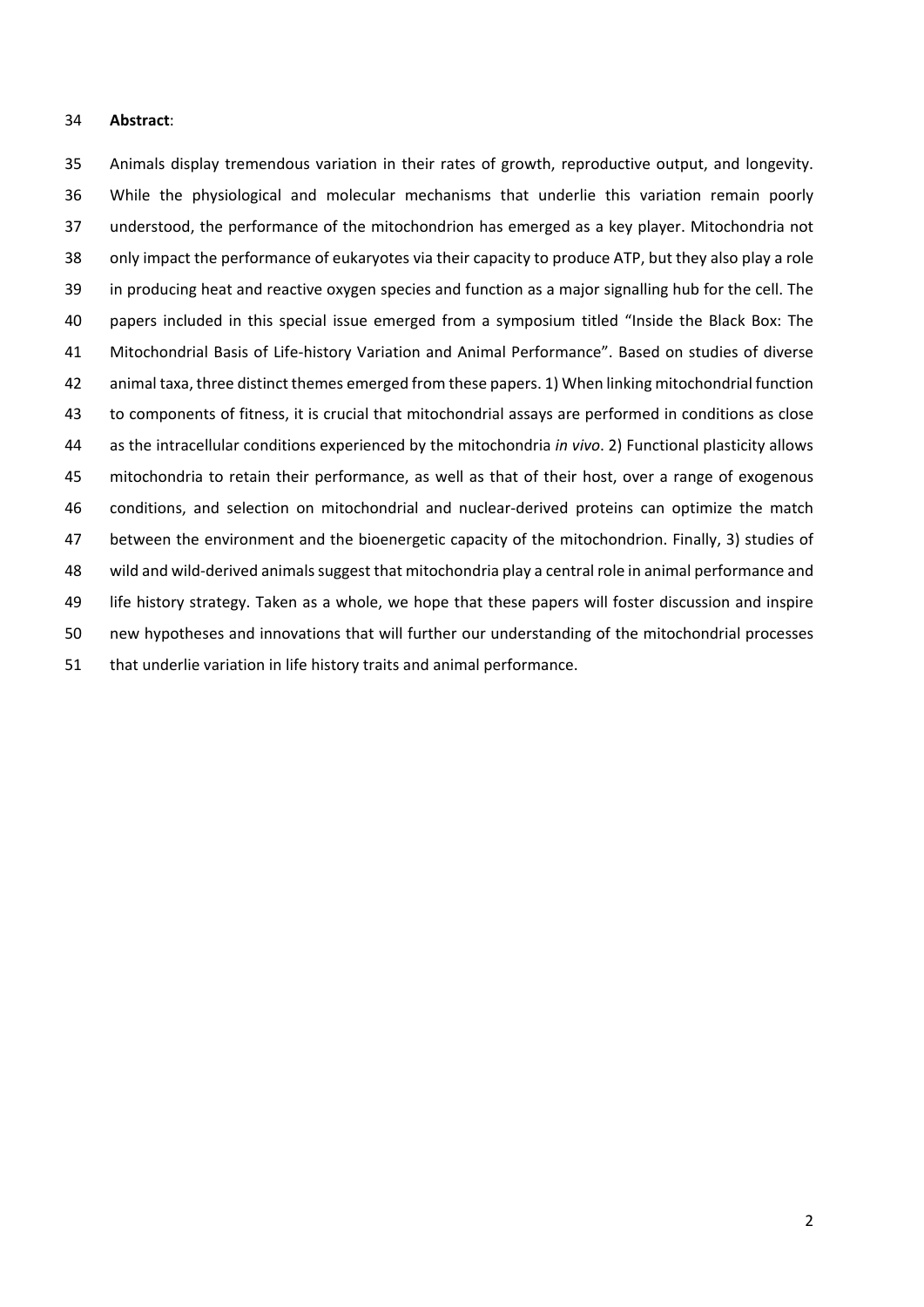### **Introduction**

 Animals display tremendous variation in their life histories and pace of life. A fruit fly dies of old age after a month and producing about 400 eggs (Ashburner et al. 2005). In contrast, a bowhead whale might live for two centuries producing fewer than 30 offspring (Würsig et al. 2017). Our understanding of the molecular and physiological mechanisms that contribute to the evolution of divergent patterns of aging and reproductive investment within and among species remains limited (Flatt and Heyland **2011; López-Otín et al. 2013).** In the symposium of the Society for Integrative and Comparative Biology entitled "Inside the Black Box: The Mitochondrial Basis of Life‐history Variation and Animal 60 Performance" we highlighted that in animals, life-history traits depend on the critical function of a small, yet vital, intracellular organelle – the mitochondrion. As such, it is not surprising that the mitochondrion has emerged as a key player in shaping life‐history evolution (Speakman et al. 2004; Balaban et al. 2005; Brand 2005; Monaghan et al. 2008; Salin et al. 2015).

 Mitochondria are a hallmark of eukaryotic life and a vital signalling center of the cell (Bohovych and Khalimonchuk 2016; Vakifahmetoglu‐Norberg et al. 2017). Mitochondria are best known for their role in producing the ATP molecules that fuel nearly all of the physiological processes supporting survival and performance of the animal. Mitochondria also are responsible for the production of heat, when oxidative phosphorylation is uncoupled from the ATP synthase and protons flow from the intermembrane space back in the matrix. Mitochondria play a key role in the production of reactive oxygen species (ROS) that act as important cellular signals but can be damaging when produced in excess or left unmitigated. An imbalance between ROS production and the activity of antioxidants that quench them can lead to the accumulation of oxidative damage to proteins, lipids, and DNA (Halliwell and Gutteridge 2007). This oxidative stress has the potential to reduce animal performance, promote disease, and contribute to cellular senescence. Ecologists and evolutionary biologists have increasingly recognized the potential for oxidative stress to play a role in inter‐individual and inter‐populational 77 variation in maintenance, growth, reproduction, and longevity (Dowling and Simmons 2009; Monaghan et al. 2009; Costantini et al. 2010; Speakman and Garratt 2014; Blount et al. 2016). Empirical tests of the prediction that elevated oxidative damage and higher costs of antioxidant defence directly translate into reduced fitness has produced equivocal results (Speakman and Selman 2011; Selman et al. 2012; Speakman and Garratt 2014; Blount et al. 2016). We argue that the lack of success of many 82 efforts to link mitochondrial function to animal performance may be rooted in our overly simplistic theoretical and experimental approaches; a more comprehensive understanding of key functional traits of mitochondria (related to energy and redox balance, and cellular signalling) is likely necessary 85 to understand the mitochondrial mechanisms underlying variation in the animal performance, life history, and fitness.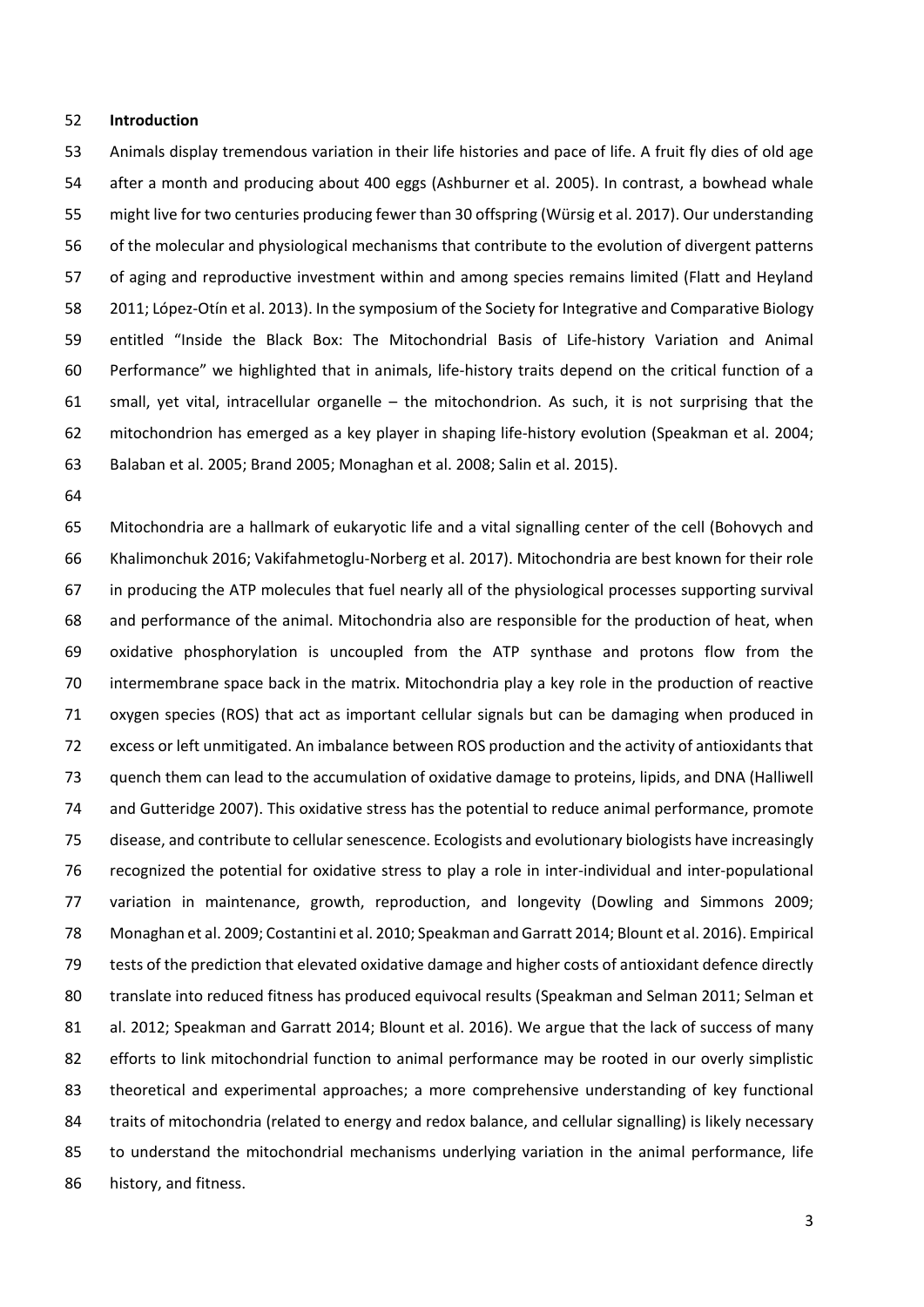Variation in oxygen use (oxidation) and ATP production (phosphorylation), oxidative phosphorylation (OXPHOS) coupling, integrity and quality of the mitochondria, and the rate of ROS production, among others, contribute to variation in mitochondrial performance, and in turn, animal performance (Murphy 2009; Brand and Nicholls 2011; Salin et al. 2015). A comprehensive understanding of the role of variation in mitochondrial mechanisms in animal performance, life history, and fitness requires an integrative examination of these different aspects of mitochondrial function. Studies integrating measures of oxidative stress, energetic capacity, and mitonuclear interactions have already begun to 94 provide interesting insights into the role that mitochondria play in animal life-histories (Hill 2015). The aim of the Society for Integrative and Comparative Biology Symposium and this issue of *Integrative and Comparative Biology* is to unify theories, identify improved approaches to quantifying mitochondrial performance, and introduce new and innovative empirical studies of the key links between properties of mitochondria and variation in animal performance and life history.

 In this theme issue, we examine how mitochondrial variation may directly enhance or reduce animal performance and investigate the mitochondrial underpinnings of life history. Though mitochondria are traditionally viewed as the powerhouse of the cell, we argue that consideration of various facets of mitochondrial function (including bioenergetics, signalling, redox homeostasis, immune response, and interactions between mitochondrial and nuclear genomes) are needed to better understand the mechanisms that underlie both intra‐ and interspecific life‐history traits. We also discuss the methodological approaches that are needed to measure mitochondrial function accurately and comprehensively. The papers in this issue span a range of animal taxa (from fruit flies to mice and fishes), life‐history traits and performance, environmental contexts, and include both laboratory‐ and field animals. Themes that are addressed include 1) measurements of mitochondrial function, 2) mitochondrial responses to environmental variation, 3) mitochondrial consequences for the animal 110 performance and life history.

## **Measurement of mitochondrial function**

 As mitochondria are the primary source of ATP and may be a substantial contributor of ROS to the cell, our ability to accurately describe energy transformation and redox homeostasis in the cell is vital for understanding of the role of these organelles in animal performance. The results of two studies highlighted in this special issue quantify different functional variables and emphasize the importance of using caution when extending *ex vivo* measurements to physiological conditions. Salin et al (p. x) contrasts two common methods of quantifying mitochondrial efficiency – ATP/O ratio and the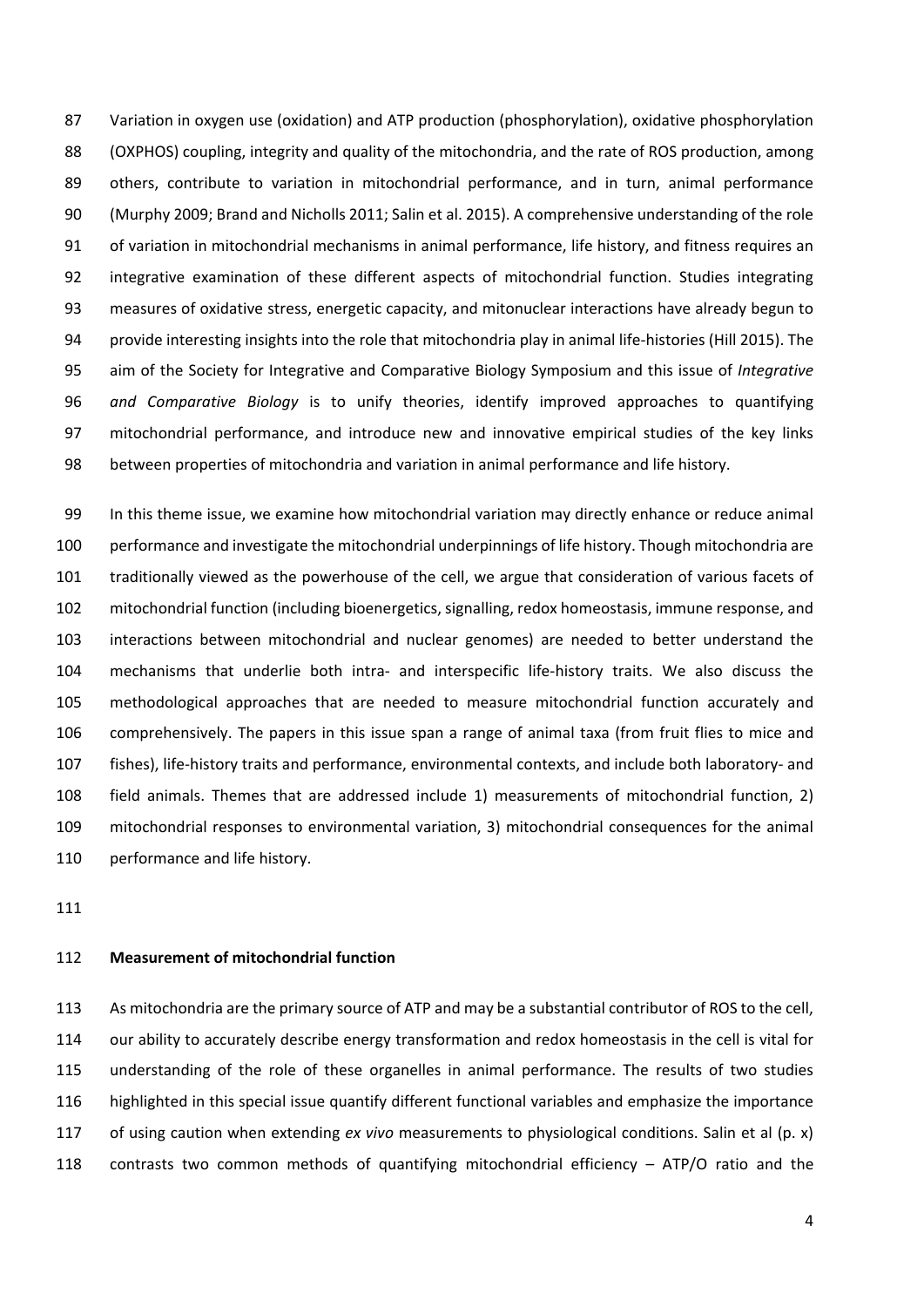respiratory control ratio (RCR). The results of this empirical study conducted in trout liver mitochondria suggest that these two indicators of mitochondrial respiratory performance can give contradictory messages about mitochondrial efficiency in fed versus fasted animals. Indeed, when quantifying the impact of fasting by the trout on liver Salin et al found that the ATP/O ratio increased while RCR declined. Therefore, neither the ATP/O or RCR measures taken alone accurately reflect the performance of mitochondria *in vivo* (RCR because it contains no assessment of ATP production, and 125 ATP/O because it contains no assessment of respiration to offset the proton leak). The authors emphasize the value of modifying the condition *in vitro* to provide a more realistic indication of mitochondrial performance in the cellular environment that mitochondria experienced in living animals.

 In another study, Treberg et al. (p. x) examine how to compare mitochondrial ROS metabolism across 130 species, with a focus on hydrogen peroxide  $(H_2O_2)$  which has important roles in both signalling and oxidative damage. To compare across species the capacity of mitochondria to be both a source and a 132 sink for  $H_2O_2$  needs to be considered because  $H_2O_2$  levels may be set by the interaction between formation and consumption processes within the mitochondrion (Munro and Treberg 2017). Moreover, comparative studies may require addressing the temperature dependency of mitochondrial processes to accommodate ectotherms and endotherms. The result of this comparison highlights the error associated with conducting ROS measurements at a common assay temperature.

 Two important themes emerged from the mitochondrial measurements described above and other contributions herein. The first theme is that it is important to consider to what extent variation in the mitochondrial phenotype, often defined in a single tissue, affects individual fitness in an ecologically relevant manner. For example, Chung et al. (p. X) demonstrate that mitochondrial properties differ among populations of Atlantic killifish (*Fundulus heteroclitus*) in the liver, but not in brain or heart, clearly indicating that mitochondrial properties are not necessarily equivalent among tissues. Similarly, mitochondrial properties and their relationship to fitness may differ between the sexes, perhaps due 144 to sex- and tissue-specific energy demands, as shown in this issue by Buchanan et al. (p.  $X$ ) in Drosophilid fruit flies.

 The second theme is that it is important to be mindful of what can be inferred from in vitro assays. For example, the rates of mitochondrial respiration to support ATP synthesis (state 3 respiration, or OXPHOS) and to offset proton leak (state 4 respiration, or LEAK) are measured when mitochondria are provided with unlimited availability of substrates, oxygen and ADP (state 3) and are inhibited for ATP production (state 4) (Kadenbach, 2003; Brand and Nicholls, 2011). While measuring state 3 and state 4 respiration provides quantitative measures of performance, these states may rarely occur within the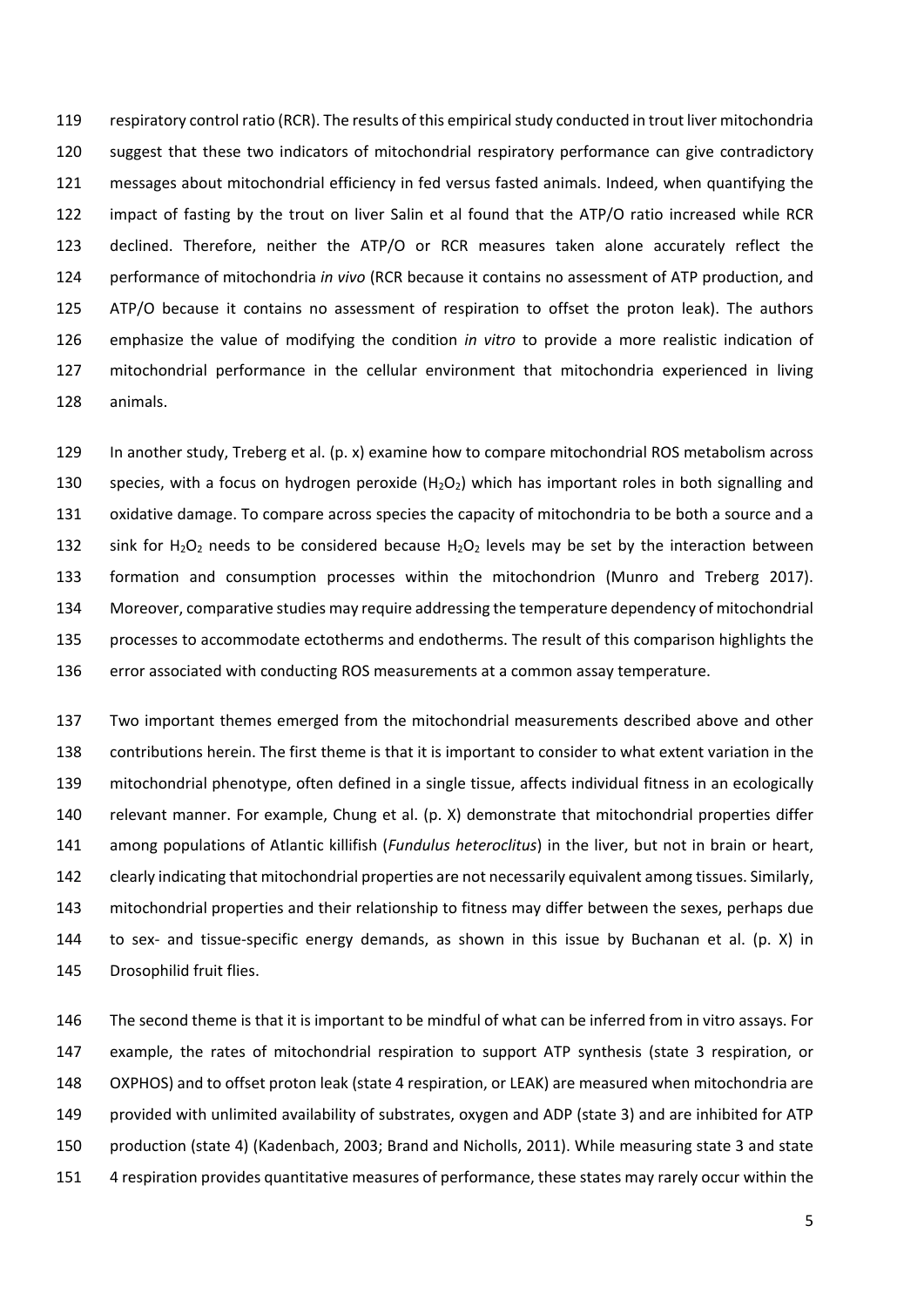mitochondrion *in vivo* (Schulte, P.M. 2015; Salin et al. p.X). One path forward may be to test how sensitive *in vitro* mitochondrial function is to change in physiologically or ecologically relevant abiotic factors, particularly variables such as temperature, ion concentrations, and both substrate and oxygen availability. These variables are expected to vary within an animal's environment and may fluctuate in the cytosol in cells of ectotherms and endotherms, osmoconformers, as well as animals at altitude or depth. Carefully considering the impact of these abiotic factors will provide important information about i) how robust is the assay to changing conditions and ii) how natural variation in mitochondrial capacity may be explained by ecologically relevant variation in abiotic factors.

#### **Mitochondrial adaptation to environmental variation**

 There is increasing evidence that mitochondria play a critical role in the survival and performance of animals via their capacity to adapt their function to meet the challenges imposed by environmental 164 variation. Scott et al. (p. x) examine how evolved and environmentally-induced variation in mitochondrial physiology supports aerobic performance in deer mice (*Peromyscus maniculutus*) native 166 to the cold hypoxic environment at high altitude. Their analyses suggest that evolved increases in oxidative fibre density and mitochondrial abundance in the gastrocnemius muscle are associated with evolved increases in the aerobic capacity, a trait that is critical to exercise and thermogenesis and is known to improve fitness at high altitude. The observed increases in mitochondrial abundance arose primarily from an enrichment of subsarcolemmal mitochondria, the subpopulation located closest to 171 capillaries, which may be advantageous for mitochondrial  $O<sub>2</sub>$  supply. These mitochondrial phenotypes were unaffected by hypoxia acclimation, suggesting that adaptation may play a more important role 173 than environmentally-induced plasticity in supporting mitochondrial performance at high altitude for this tissue. However, similar differences were not observed in the muscles of the diaphragm or heart, suggesting that adaptive variation in important mitochondrial phenotypes can be tissue specific.

 Sokolova (p. x) discusses the responses of mitochondria of intertidal animals to changes in temperature, salinity, pH, intermittent hypoxia, and pollutants. This review shows that the mitochondria of intertidal mollusks are adept at maintaining oxidative phosphorylation (OXPHOS) 179 capacity in a broad range of temperature, osmolarity and ion content and are resistant to the hypoxia- reoxygenation injury. This mitochondrial resilience to environmental shifts involves rapid modulation of the electron transport system capacity, upregulation of antioxidant defenses and high activity of mitochondrial proteases involved in degradation of damaged mitochondrial proteins to match the cellular energy demand and maintain mitochondrial integrity. The work highlights the amazing plasticity in mitochondrial function that has evolved within Animalia and emphasizes the important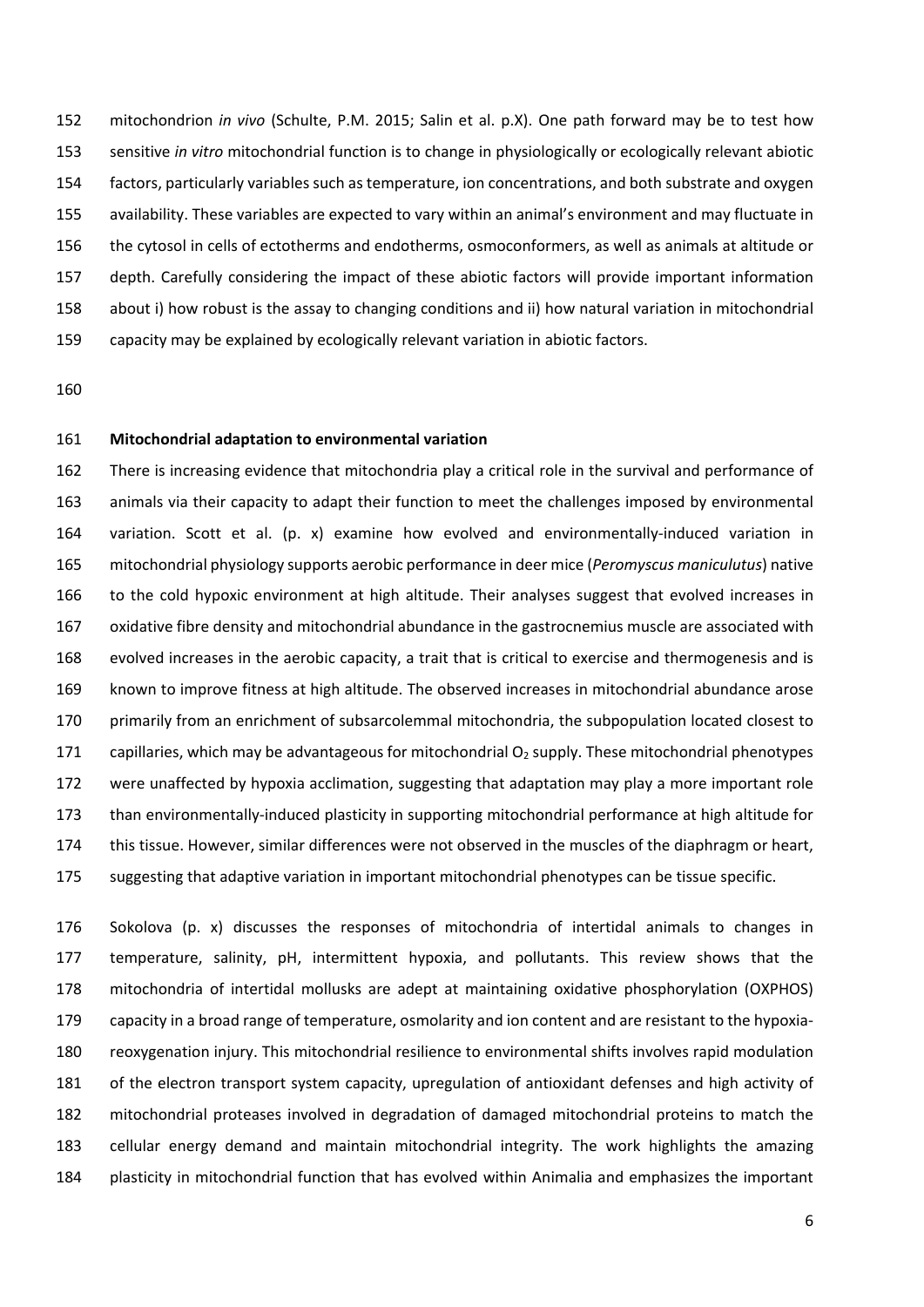role of mitochondrial plasticity in animals' tolerance of environmental change.

 Bize et al. (p. x) investigate the relative contribution of the mitochondrial and nuclear genomes in thermal adaption in two distinct evolutionary lineages of common voles (*Microtus arvalis*). Indeed, a major adaptation to cold of mammals is their ability to produce heat endogenously in the brown adipose tissue (BAT), known as nonshivering thermogenesis (NST) (Cannon and Nedergaard 2004). BAT is unique to mammals and contains a very high density of mitochondria that converts nutrients into heat, largely bypassing ATP production, during respiration. By comparing the two lineages in standardized conditions, Bize et al show evolved genetic differences in NST between the lineages. In 193 addition, by swapping mitochondrial genomes between lineages, they also showed that between- lineage variation in NST and BAT size were significantly influenced by the mitochondrial and nuclear genomes, respectively. Their findings highlight that adaptation to thermal environment of mammals 196 may be, at least partly, rooted in mitochondrial-nuclear interactions.

#### **Mitochondrial consequences for the animal performance and life history**

 Jimenez (p.x) explores differences between birds and mammals in the relationship between oxidative 200 damage, mitochondrial function, and life history within the context of the trade-off between growth rate and longevity. Jimenez found that birds display positive correlations between rate of growth and 202 mitochondrial performance and longer-lived birds are more resistant to oxidative stress than shorter- lived birds. In contrast, mammals display positive correlations between mitochondrial performance 204 and longevity, and short-lived dogs accumulate more DNA damage late in life than short-lived breeds. 205 While data from both taxa imply both mitochondrial function and oxidative stress contribute to 206 difference within species, these findings suggest that precise mechanisms that underlie this trade-off may not be consistent between species.

 Austad (p. x) provides a historical and comparative perspective on the theories that suggest energy expenditure, oxidative damage, and mitochondrial performance contribute to rates of aging. This 210 review questions the significance of oxidative stress and mitochondria function in aging based on evidence that neither high ROS levels nor high antioxidant levels alter longevity and that induced ETS dysfunction can lengthen, rather than shorten, life span. While the inconsistency between investigators' predictions and results may lead some to suggest that the mitochondrial theory of aging is dead, Austad emphasizes that responses of animals that have been subject to artificial selection under the constant, benign conditions of the lab may bear little resemblance to those found under the natural conditions in which the animals evolved. Maintenance under laboratory conditions negate the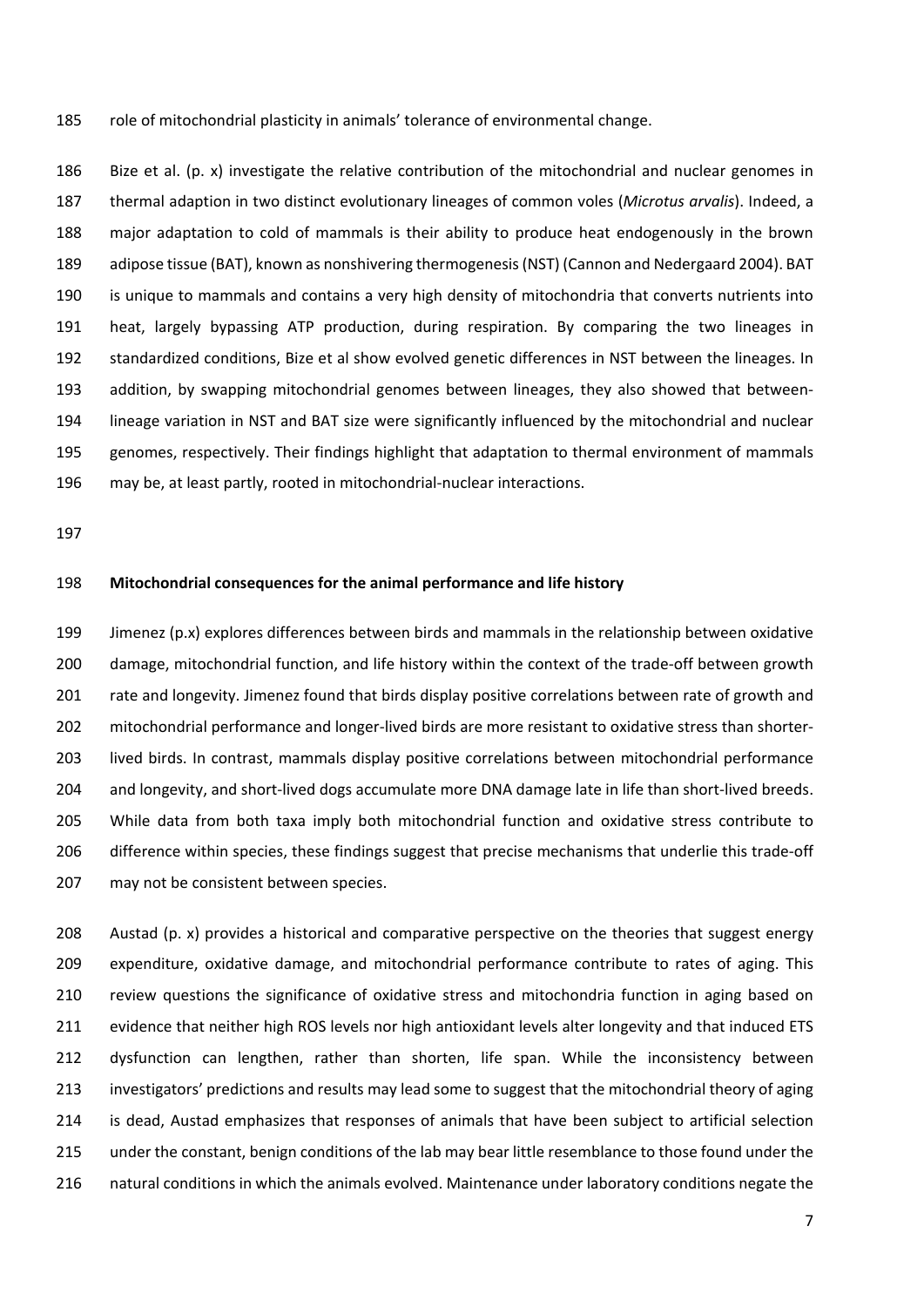expression of phenotypes or interactions between phenotypes that are vital for both reproduction and 218 survival in the wild (Barbaric et al. 2007), and co-variation between antagonistic traits may be uncoupled. Thus, Austad emphasizes the importance of field studies in furthering research on mitochondria and aging.

221 While the interpretation of oxidative stress data presented by Jimenez and Austad may seem 222 contradictory, Hood et al. (p. x) emphasize that the cellular and animal response to an increase in 223 relative ROS levels is not consistently negative. Under the theory of mitochondrial hormesis, the 224 cellular response to ROS is hormetic, with modest levels of ROS benefiting mitochondrial respiratory 225 performance and increasing longevity and high levels being damaging. Hood et al. highlight data that 226 suggest that reproduction may either be enhanced or inhibited by a change in ROS exposure and 227 suggest that consideration of the additive effects of ROS induced by exogenous and endogenous 228 stressors may be necessary to reveal reproductive-longevity trade-offs in some species.

229 Chung et al. (p. x.) characterized the relationship between life history and mitochondrial performance with a north‐south gradient in Atlantic killifish. They showed that northern subspecies inhabiting colder 231 waters display faster development and growth as well as increased respiratory capacity of liver mitochondria, and differences in mitochondrial membrane lipid composition, relative to their slow growing, less active southern counterparts. These data suggest that variation in mitochondrial properties could underlie variation in the pace of life in Atlantic killifish.

235 Finally, Buchanan et al. (p. x) investigated the consequences of mitochondrial dysfunction due to a 236 genetic mitochondrial‐nuclear incompatibility in *Drosophila* for immunity and immunity‐fecundity 237 tradeoffs. An energetically-compromised genotype compromised immune function, but only in 238 females. Furthermore, these compromised females also experienced immunity-fecundity tradeoffs 239 that were not evident in wild-type control genotypes that have normal energy metabolism. These data 240 suggest that mitochondrial and mitochondrial-nuclear genetic variance can have sex-specific effects 241 on fitness and can reveal variation for life-history tradeoffs due to cellular resource limitation in a 242 manner analogous to environmental-resource limitation. Condition-dependent effects of 243 mitochondrial variation will be important in determining the efficacy of selection on mitochondrial 244 function and an integrated, mechanistic approach to investigating the complex cellular roles of the 245 mitochondria are expected to make significant advances on this front.

246

## 247 **Conclusions**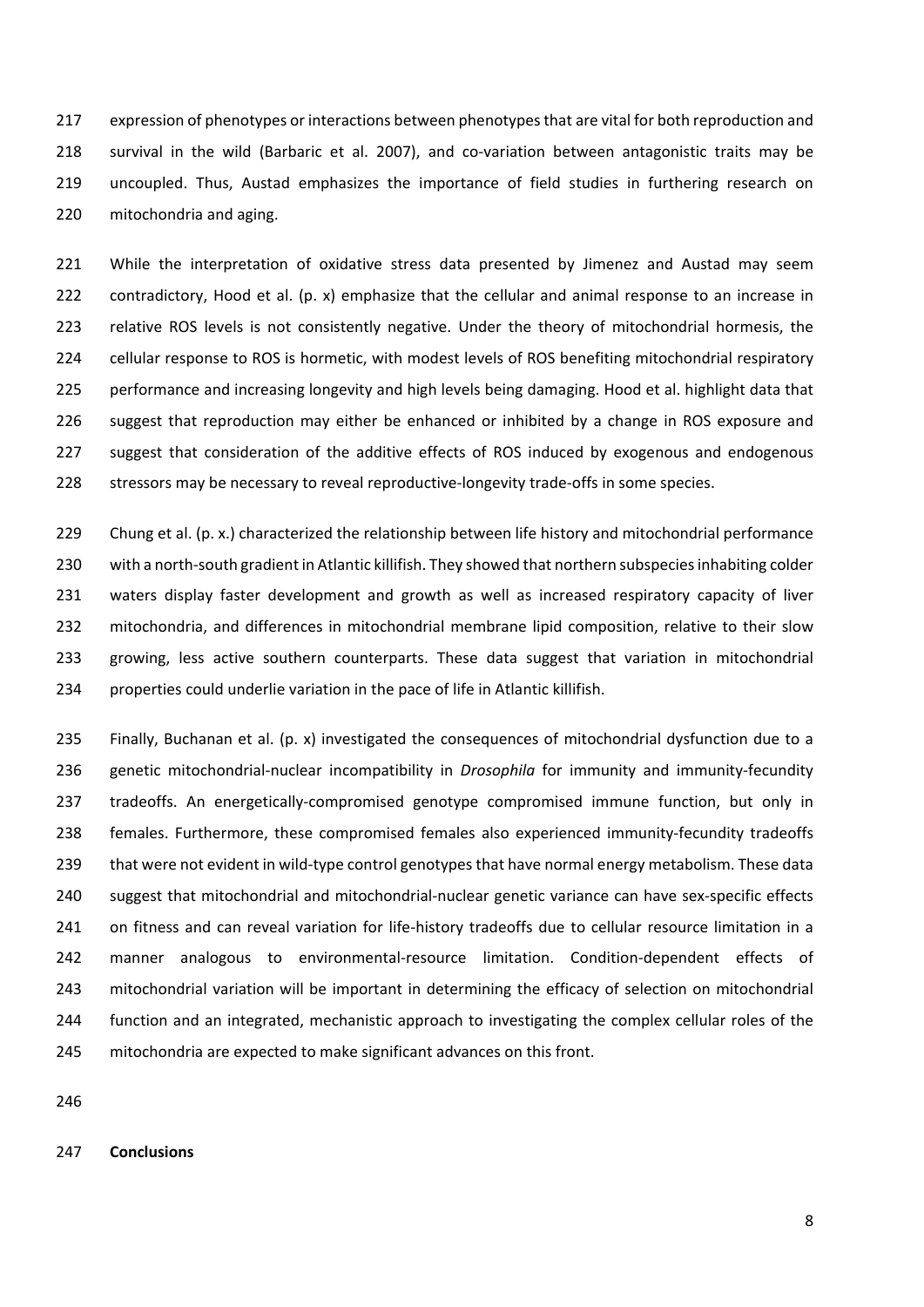248 A key theme that emerged from the symposium papers and discussions is the overwhelming importance of mitochondrial plasticity and adaptation in the energetic capacity and performance of an animal. Depending on the species and conditions, mitochondria can adjust their performance within seconds to days to respond to changes in food availability, temperature, or their redox environment. Likewise, over evolutionary time, mitochondrial performance may become intimately tuned to meet the demands of diverse environmental challenges, such those that occur in the intertidal zone, at high altitude, or in habitats experiencing thermal extremes. Understanding how this variation contributes to variation in performance and fitness across individuals and species requires that bioenergetics and redox variables are measured in a manner that reflects the conditions that the mitochondria experience *in vivo*. This is particularly relevant in studies where the thermal conditions that the mitochondria are exposed to can vary within the animal or across species. By highlighting the mitochondrial basis of animal life history variation throughout this special issue, we hope to foster collaborations whereby physiologists and geneticists can work with ecologists to fully exploit the 261 potential of cross-disciplinary perspectives and technologies in understanding complex biological questions.

### **Acknowledgments**

 We would like to thank all attendees at the symposium entitled ''Inside the Black Box: The Mitochondrial Basis of Life‐history Variation and Animal Performance'' held on January 3–7, 2018 at the SICB meeting in San Francisco, California for the constructive discussions. We also thank Zhiyuan Ge, Antoine Stier, Lisa A. Triedel, Joseph Ross, Yufeng Zhang, Noel R. Park, Kang Nian Yap, Stanislaw Bury and Taylor Halie for the interesting presentation of their work at the companion session of this symposium.

## **Funding**

273 We thank the National Science Foundation (grant IOS-1738378 to W.R.H. and K.S.), SICB's division of Comparative Physiology and Biochemistry and Comparative Endocrinology, the Company of Biologists, the Society of Experimental Biology, and the Canadian Society of Zoology for funding the symposium.

#### **Reference**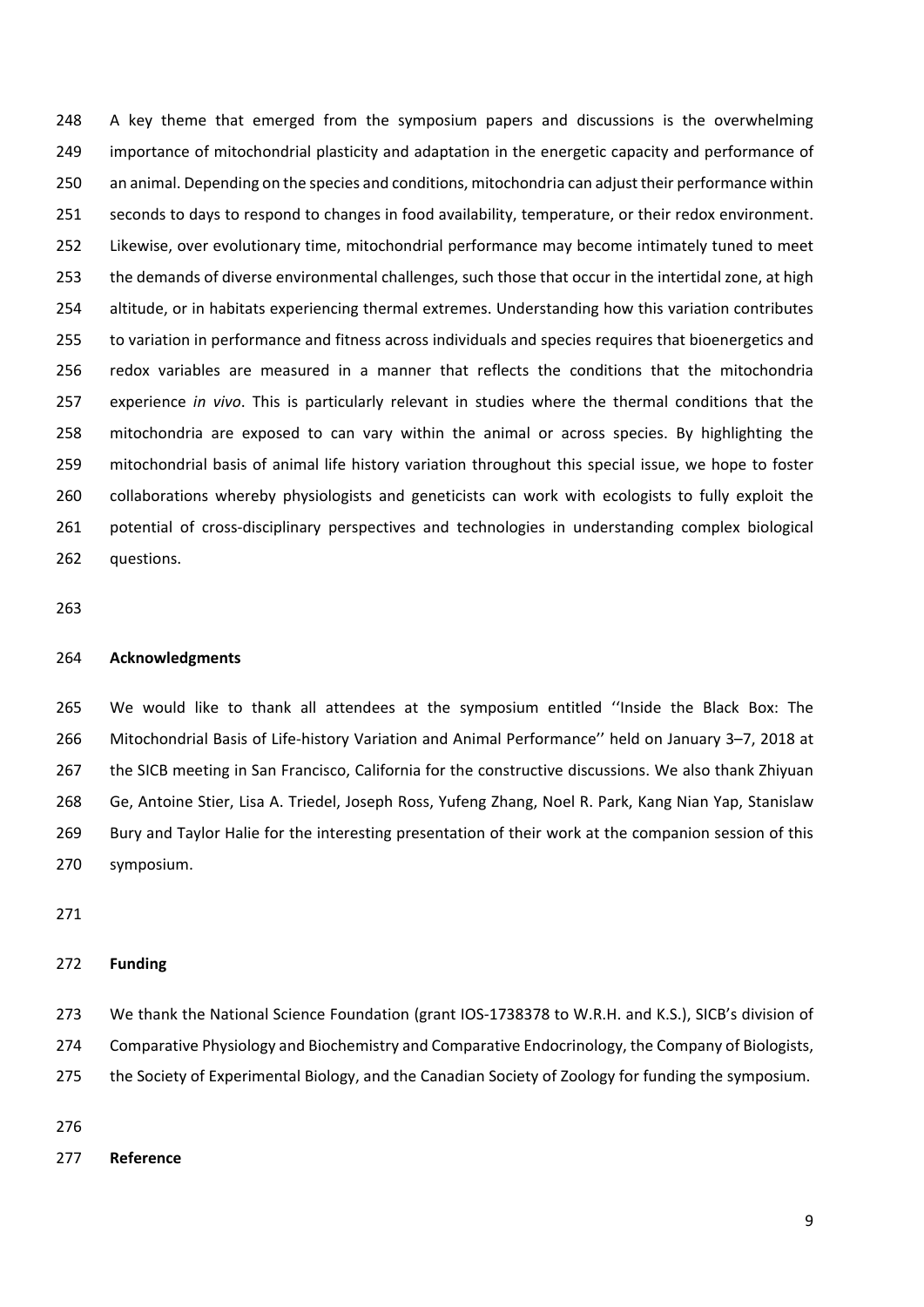- Ashburner M, Golic KG, Hawley RS. 2005. Drosophila : a laboratory handbook Cold Spring Harbor Laboratory Press.
- Balaban RS, Nemoto S, Finkel T. 2005. Mitochondria, oxidants, and aging. Cell 120:483–95.
- Barbaric I, Miller G, Dear TN. 2007. Appearances can be deceiving: phenotypes of knockout mice. Brief Funct Genomic Proteomic 6:91–103.
- Blount JD, Vitikainen EIK, Stott I, Cant MA. 2016. Oxidative shielding and the cost of reproduction. Biol Rev 91:483–97.
- Bohovych I, Khalimonchuk O. 2016. Sending Out an SOS: Mitochondria as a Signaling Hub. Front Cell Dev Biol 4:109.
- Brand MD. 2005. The efficiency and plasticity of mitochondrial energy transduction. Biochem Soc Trans 33:897.
- Brand MD, Nicholls DG. 2011. Assessing mitochondrial dysfunction in cells. Biochem J 435:297–312.
- Burton RS, Barreto FS. 2012. A disproportionate role for mtDNA in Dobzhansky‐Muller incompatibilities? Mol Ecol 21:4942–57.
- Cannon B, Nedergaard J. 2004. Brown adipose tissue: Function and physiological significance. Physiol Rev 84:277–359.
- Costantini D, Metcalfe NB, Monaghan P. 2010. Ecological processes in a hormetic framework. Ecol Lett 13:1435–47.
- 296 Dowling DK, Simmons LW. 2009. Reactive oxygen species as universal constraints in life-history evolution. Proc R Soc B Biol Sci 276:1737–45.
- 298 Flatt T, Heyland A. 2011. Machanisms of Life History Evolution, The Genetics and Physiology of Life 299 History Traits and Trade-offs Oxford: Oxford University Press.
- Halliwell B, Gutteridge JMC. 2007. Free Radicals in Biology and Medicine. 4th ed Oxford, U. K.: Oxford Univ Press.
- Hill GE. 2015. Mitonuclear ecology. Mol Biol Evol 32:1917–27.
- López‐Otín C, Blasco MA, Partridge L, Serrano M, Kroemer G. 2013. The Hallmarks of Aging. Cell 153:1194–1217.
- Monaghan P, Charmantier A, Nussey DH, Ricklefs RE. 2008. The evolutionary ecology of senescence. Funct Ecol.